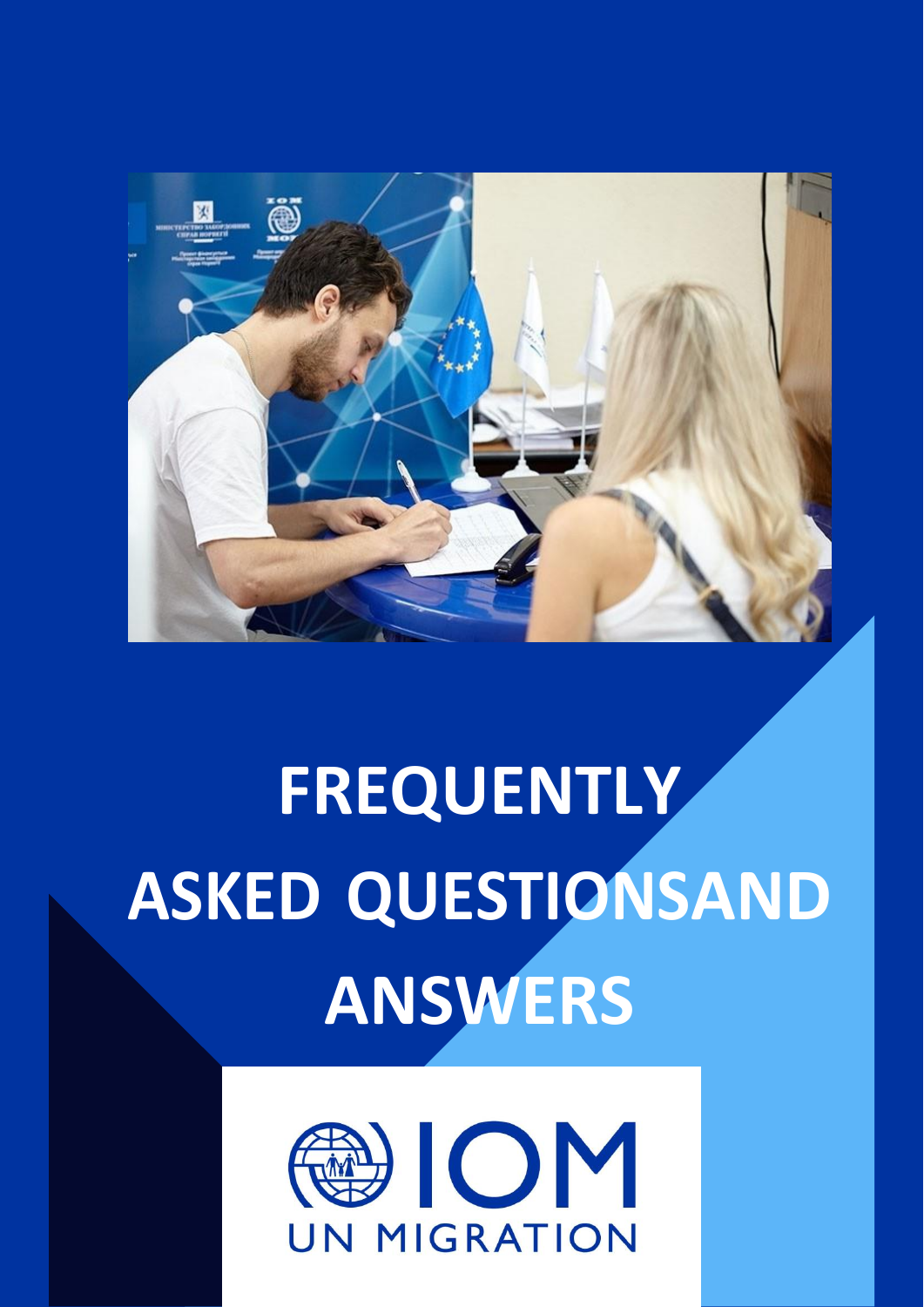#### **1.- What is the UK Nationals Support Fund Project (UKNSF)?**

IOM's mission on the UK Nationals Support Fund Project has been to provideadvice to those UK nationals and their relatives who have lived legally in

Spain before the end of the Transition Period (31st December 2020) whomight have struggled with the residency process in Spain.

#### **2.- What is this guide for?**

This FAQ guide is a very short and basic guide based on frequently askedquestions we have received during the time we have been providing

assistance. This is not a guide about how to apply for residency. For thatpurpose, we strongly recommend you check our regionals step-by-step guides (Almería, Cádiz, Córdoba, Granada, Huelva, Jaén, Madrid, Málaga,

Murcia, Sevilla) on how to apply for residency under the Withdrawal agreement and also, our appeals guide in case your application has beenrejected.

#### **3.- How can I obtain a residency permit in Spain?**

There are many waysto obtain a resident permit in Spain. As a UK National,if you moved to Spain before the 31st December 2020 and complied by then with certain requirements, you can apply underthe Withdrawal Agreementscheme even now. Thisisthe residency permit that we have been covering during the lifetime of this project. If you do not comply with some of these requirements, you would have toapply for a VISA

from your nearest Spanish Consulate in the UK before moving to Spain.

4.- I moved to Spain after December 2020, can I still apply for residencyunder the Withdrawal Agreement?

In general, no. You would have to apply for a VISA from the UK before moving to Spain. In order to do so, contact your nearest Spanish consulate inthe UK. You can also read the information on 'Visas and Residency' in the British government's 'Living in Spain' guide.

However, if you are the close family member of a UK national who is alreadyresident in Spain under the terms of the Withdrawal Agreement, you mayalso be able to register as resident under the Withdrawal Agreement. For

more information on registering as a family member, see our regionals guides: Almería, Cádiz, Córdoba, Granada, Huelva, Jaén, Madrid, Málaga,Murcia, Sevilla and the Spanish government FAQ guide, or the British government Withdrawal Agreement explainer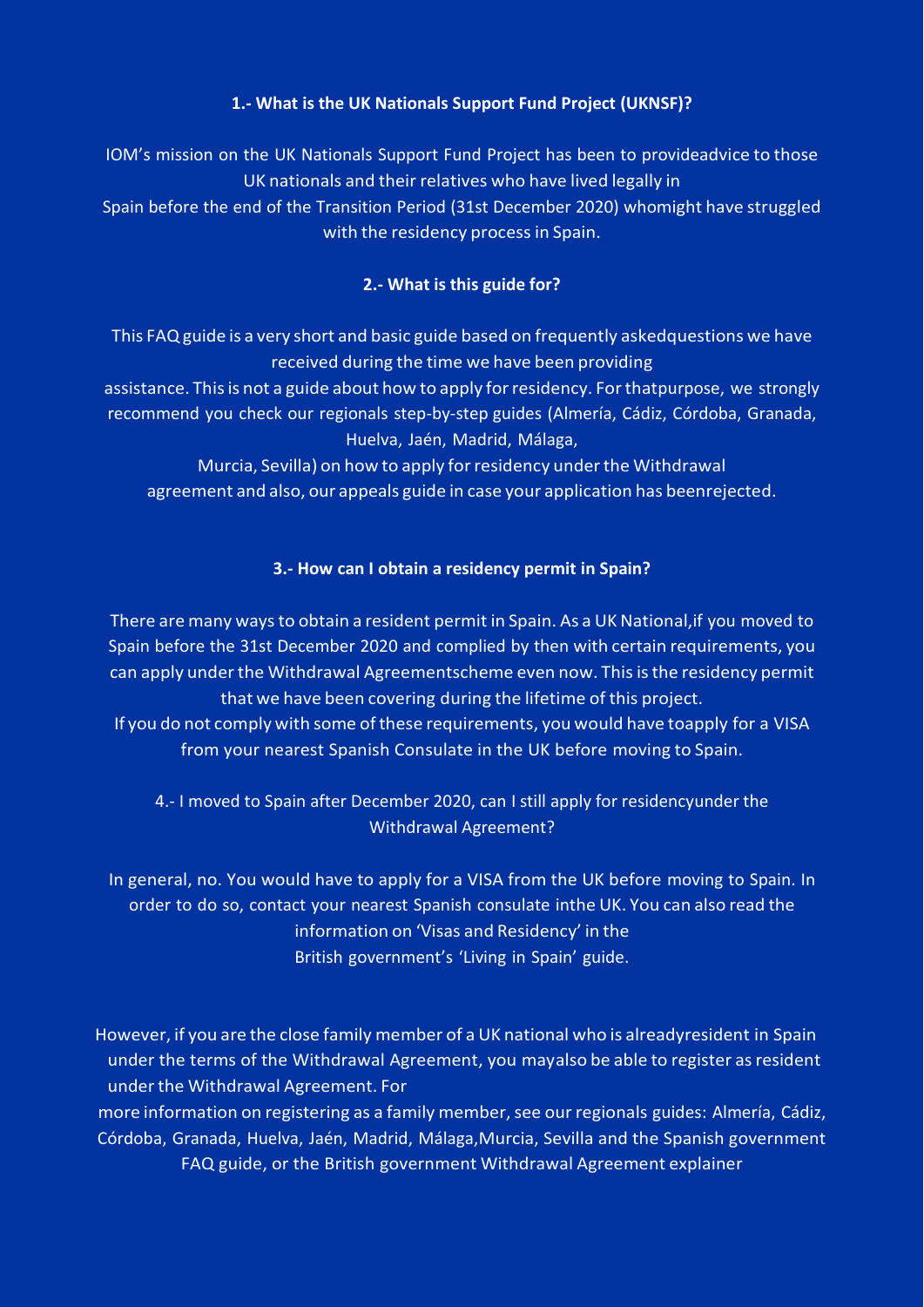**5.-Isthere a time limit to apply for residency permit under the Withdrawalagreement?** Since Spain has opted for a declaratory system, there is no deadline to applyfor residency under the Withdrawal Agreement scheme. However, you would have to prove that you complied with certain requirements back in 2020 and continue to meet them now, in order to be eligible for residency

under this system.

If you are moving to Spain as a family member of someone with rights underthe Withdrawal Agreement, you should submit your registration request within 3 months of arrival to avoid any administrative sanctions, such as a

fine.

#### **6.- Do I need a lawyer to apply?**

No, you can apply yourself without a lawyer. Please see our regional guides(Almería, Cádiz, Córdoba, Granada, Huelva, Jaén, Madrid, Málaga, Murcia, Sevilla) for more information on how to apply by yourself.

# **7.- What are the requirements?**

There are a few requirements you need to comply with. Please see our regional guides, but in general terms you need to provide a proof of address,proof that you are a worker or selfemployed, or proof that you have

sufficient means to support yourself, as well as proof of access to healthcare in Spain. There are, therefore, some documents you will need toproduce in order to provide evidence that you were legally living in Spain bythe 31st December 2020. If you moved to Spain in the last few months of 2020, you can be considered to have been legally living in Spain, without meeting these conditions by 1 January 2021, during the first three months of your stay only. You must havebeen meeting these conditions by the end of this three-month period.

One of the most challenging requirements is to demonstrate you had yourhealthcare cover in place at the right time. Please see our healthcare in Spain guide for more information on how toprovide

proof of your healthcare coverage.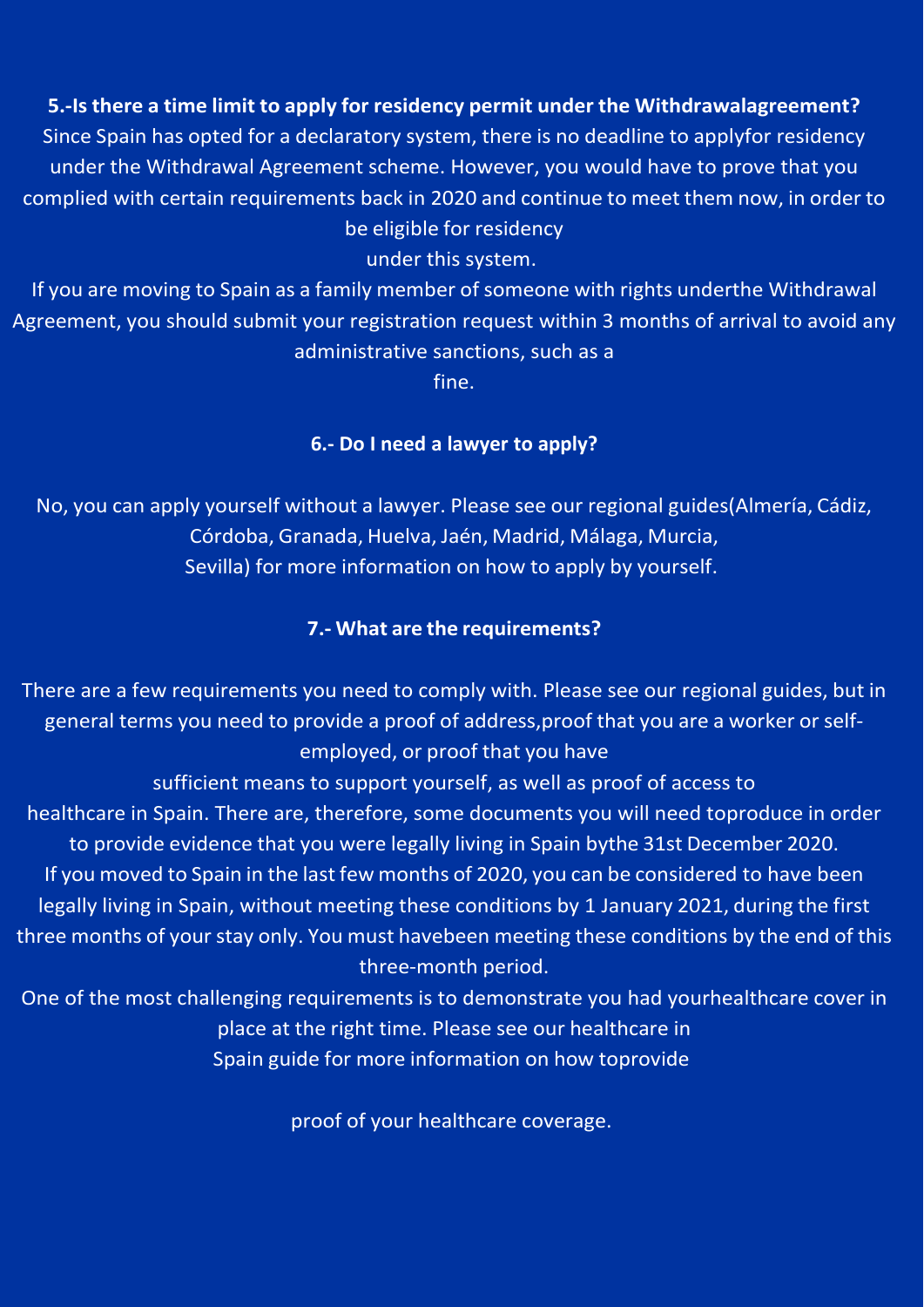#### **8.-What is an S1 form and how can I obtain one?**

The S1 form is a European Union document that state pensioners can obtain in orderto export their healthcare coverage from the UK to Spain.

You can request this by calling NHS Overseas Healthcare Services.

NHS Overseas Healthcare Services

Telephone: +44 (0)191 218 1999 Monday to

Friday, 8am to 6pm GMTSaturday, 9am to

3pm GMT

# **9.- How can Iregister my S1 in Spain?**

Please check this official website which explains how to register your S1 forminSpain using the Instituto Nacional de la Seguridad Social (INSS) online portal.

10.- Do I need to translate the documents into Spanish? All documents in English need to be translated by a sworn translator into Spanish. Please check our regional guides to find a link to the official Spanish sworn translators.On this website, you can find up to date information on the sworntranslators available in your region. European Union standard forms, such as the S1 form, do not need to betranslated.

# **11.- Do I need to legalize the documents?**

You must get certain official UK documents 'legalised' by asking the Legalisation Office to confirm that the signature, stamp or seal is from a UK public official.

Contact the Legalisation Office if you need an update on an application or if youhave a general enquiry. Legalisation Office [legalisation@fcdo.gov.uk](mailto:legalisation@fcdo.gov.uk)

> Telephone: +44 (0)3700 00 22 44 Monday to Friday, 9am to 5pm GTM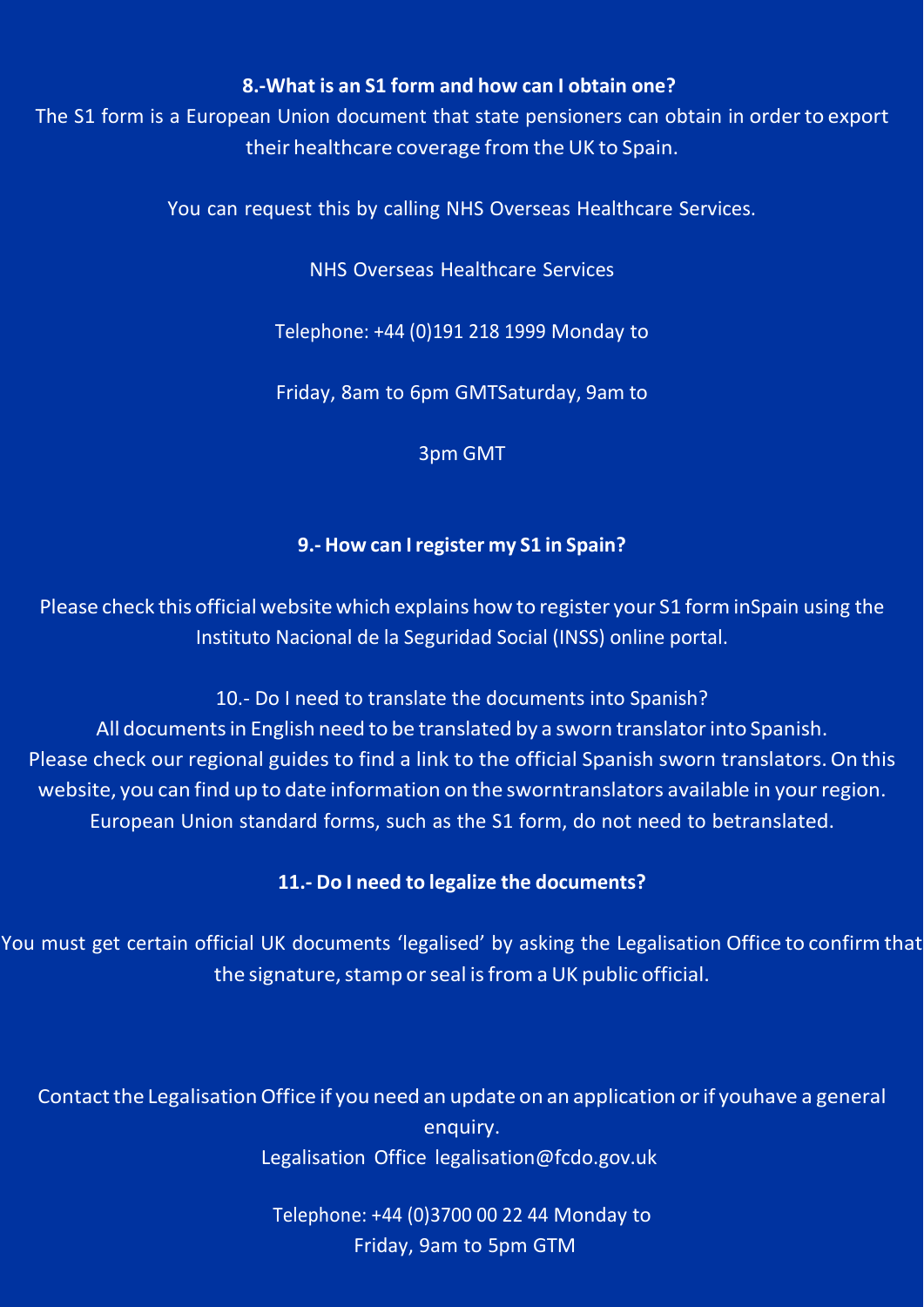#### **8.-What is an S1 form and how can I obtain one?**

The S1 form is a European Union document that state pensioners can obtain in orderto export their healthcare coverage from the UK to Spain.

You can request this by calling NHS Overseas Healthcare Services.

NHS Overseas Healthcare Services

Telephone: +44 (0)191 218 1999 Monday to

Friday, 8am to 6pm GMTSaturday, 9am to

3pm GMT

#### **9.- How can Iregister my S1 in Spain?**

Please check this official website which explains how to register your S1 forminSpain using the Instituto Nacional de la Seguridad Social (INSS) online portal.

#### **10.- Do I need to translate the documents into Spanish?**

All documents in English need to be translated by a sworn translator into Spanish. Please check our regional guides to find a link to the official Spanish sworn translators.On this website, you can find up to date information on the sworntranslators available in your region. European Union standard forms, such as the S1 form, do not need to betranslated.

#### **11.- Do I need to legalize the documents?**

You must get certain official UK documents 'legalised' by asking the Legalisation Office to confirm that the signature, stamp or seal is from a UK public official.

Contact the Legalisation Office if you need an update on an application or if youhave a general enquiry. Legalisation Office [legalisation@fcdo.gov.uk](mailto:legalisation@fcdo.gov.uk)

Telephone: +44 (0)3700 00 22 44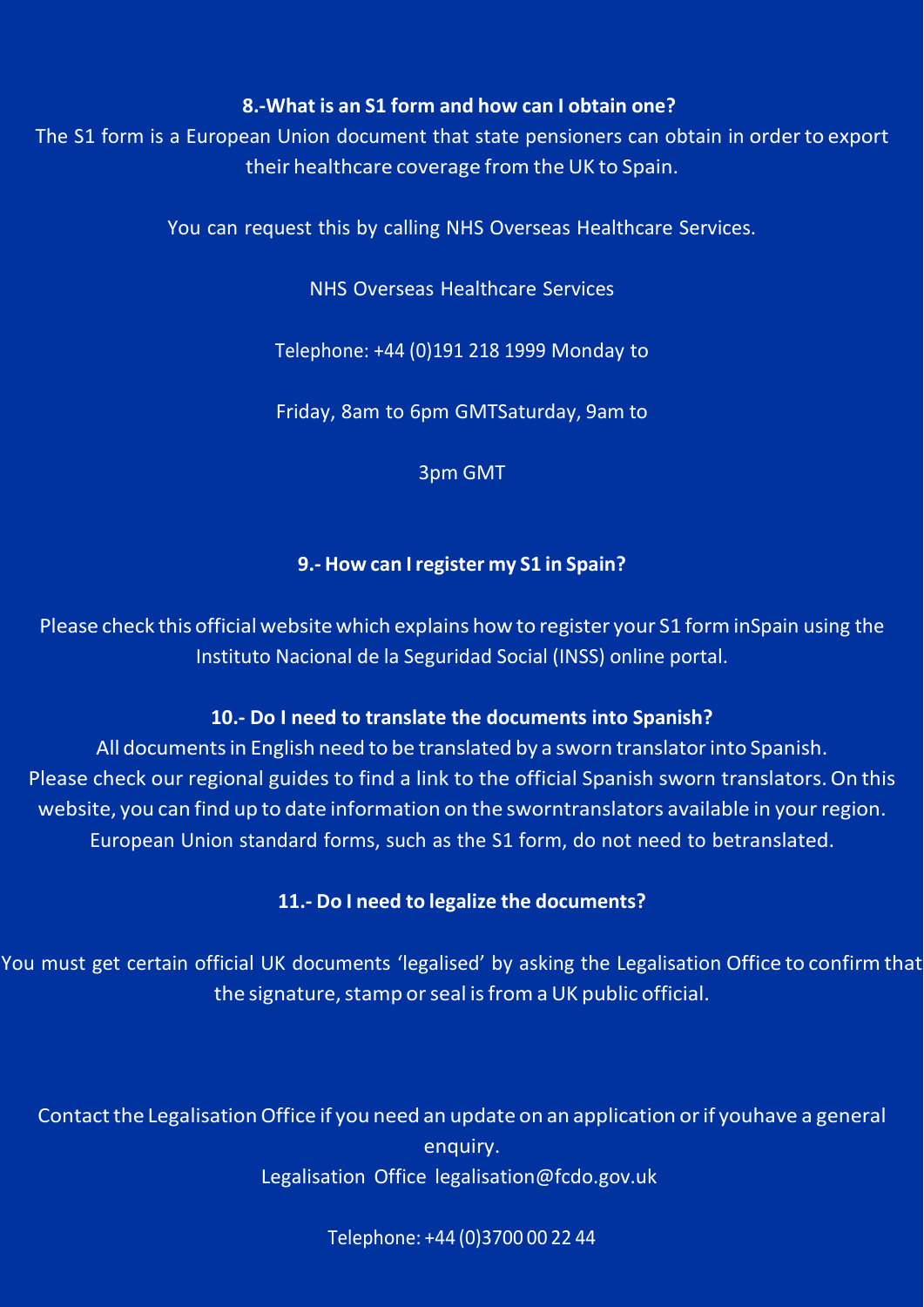# **15. I have applied and I have not received an answer, how long do I have towait?**

In theory, the immigration office must respond to your application within three months from the date you submitted it. Nevertheless, sometimes ittakesmore time (it could be because the immigration office is particularlybusy, because they have requested more documents from you, or for anyother reason). What is important is they have to send you a letter with the outcome of your residency application to the home address you have provided.

If you receive a letter with a rejection, please see our appeals guide for moreinformation about next steps.

# **16.- My application has been refused, what can I do?**

You can submit an appeal to the Immigration office. Please see the appealguide for further information.

# **17.- 'I have been instructed to leave the country as part of the refusal decision from the immigration office. Can I stay in Spain until my appeal isprocessed? Can Istay in Spain until my appeal is decided?**

You will have to ask in the appeal to be allowed to stay in Spain while the immigration office is making a decision about your case. This is called "medidas cautelares". You will have to justify why they should let you staymeanwhile. Please see our appeals guide for more info.

# **18.- I have appealed and been rejected again: What can I do now?**

If your "recurso de alzada" (first instance appeal) has been denied you can submit an appeal at the Court and start legal proceedings. You will need touse a lawyer for this. Therefore, we strongly recommend you to seek legal advice at this stage since you cannot represent yourself.

This is called Recurso contencioso administrativo. Please see IOM's appeals guide for more info.